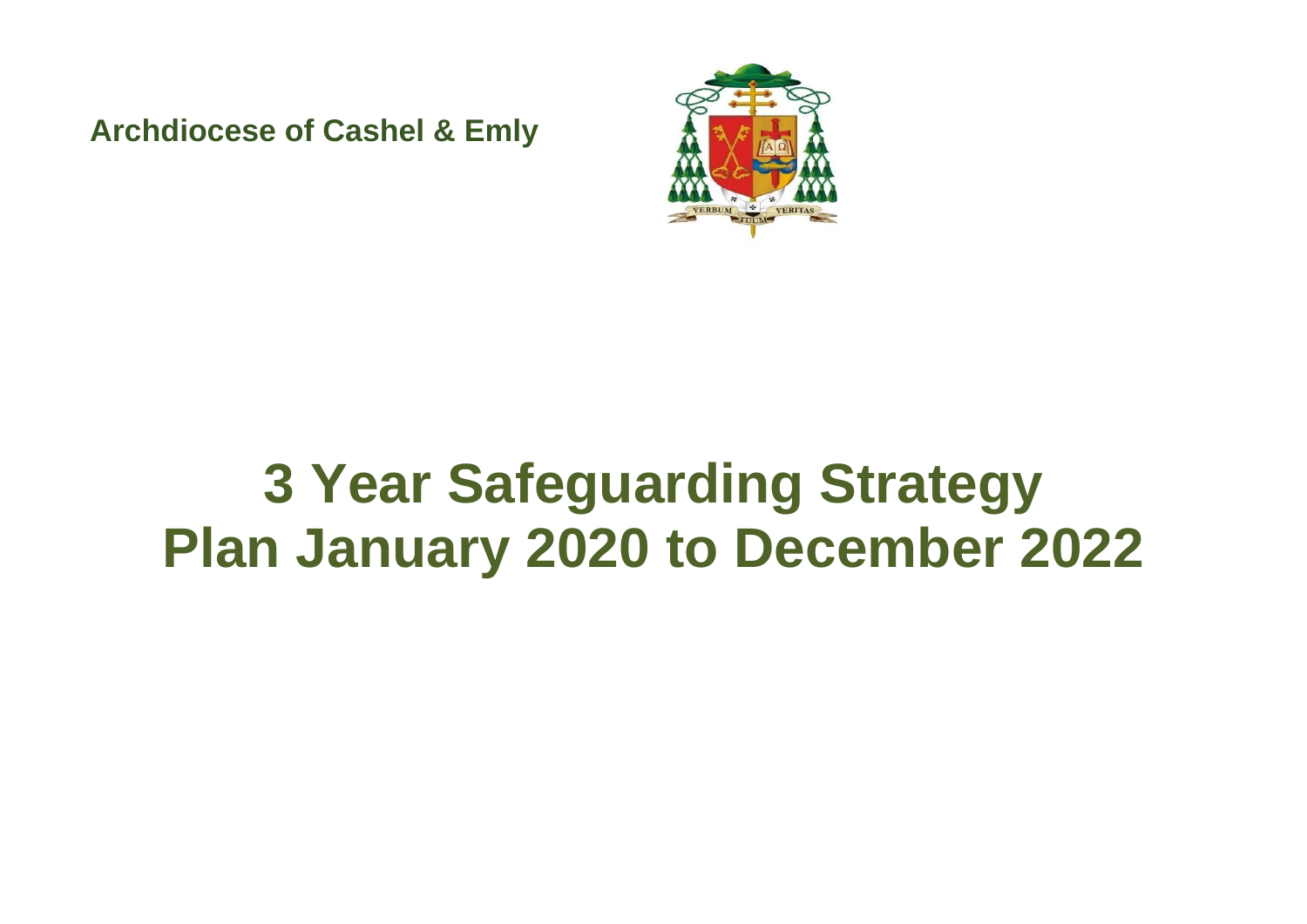#### **Introduction.**

The Archdiocese recognises that to keep children and vulnerable adults safe, policies, procedures and plans must be implemented and their effectiveness monitored and evaluated. In order to do this the Archdiocese has outlined the following strategy. This strategy is in place and operational.

# **1.0 Establishment of Safeguarding Structures.**

The Archdiocese of Cashel & Emly under the Archbishop has established the following structures in order to ensure its safeguarding policies, procedures and plans are fully implemented and monitored.

# **Safe-Environment Safeguarding Structure in the Archdiocese of Cashel & Emly**

- **Archbishop** Overall responsibility for Safeguarding in the Archdiocese.
- **Director of Safeguarding** To Support the Archbishop in the development, implementation and monitoring of best practice in Safeguarding throughout the parishes and agencies of the Archdiocese. (See expand role in appendix of this document)
- **Parish Priest** Overall responsibility at parish level for Safeguarding.
- **Local Safeguarding Representative (LSR)** Every Parish in the Archdiocese will appoint at least one lay person as Local Safeguarding Representative in order to promote safeguarding in conjunction with the Parish Priest by:
	- ➢ Raising Awareness of Diocesan Safeguarding Policies &Procedures.
	- ➢ Ensure contact details for Designated Persons are widely available.
	- $\triangleright$  Ensure church activities are in line with best practice.
- **Safeguarding Committee** To support and advise the Archbishop and Director of Safeguarding for the Archdiocese on:
	- $\triangleright$  The provision of training.
	- $\triangleright$  The safe recruitment of volunteers and staff within their service area.
	- $\triangleright$  Creating, maintaining and monitoring a safe environment for children and adults in all aspects of Church life and activity.
	- ➢ Advising on the human resources required for implementing best practice.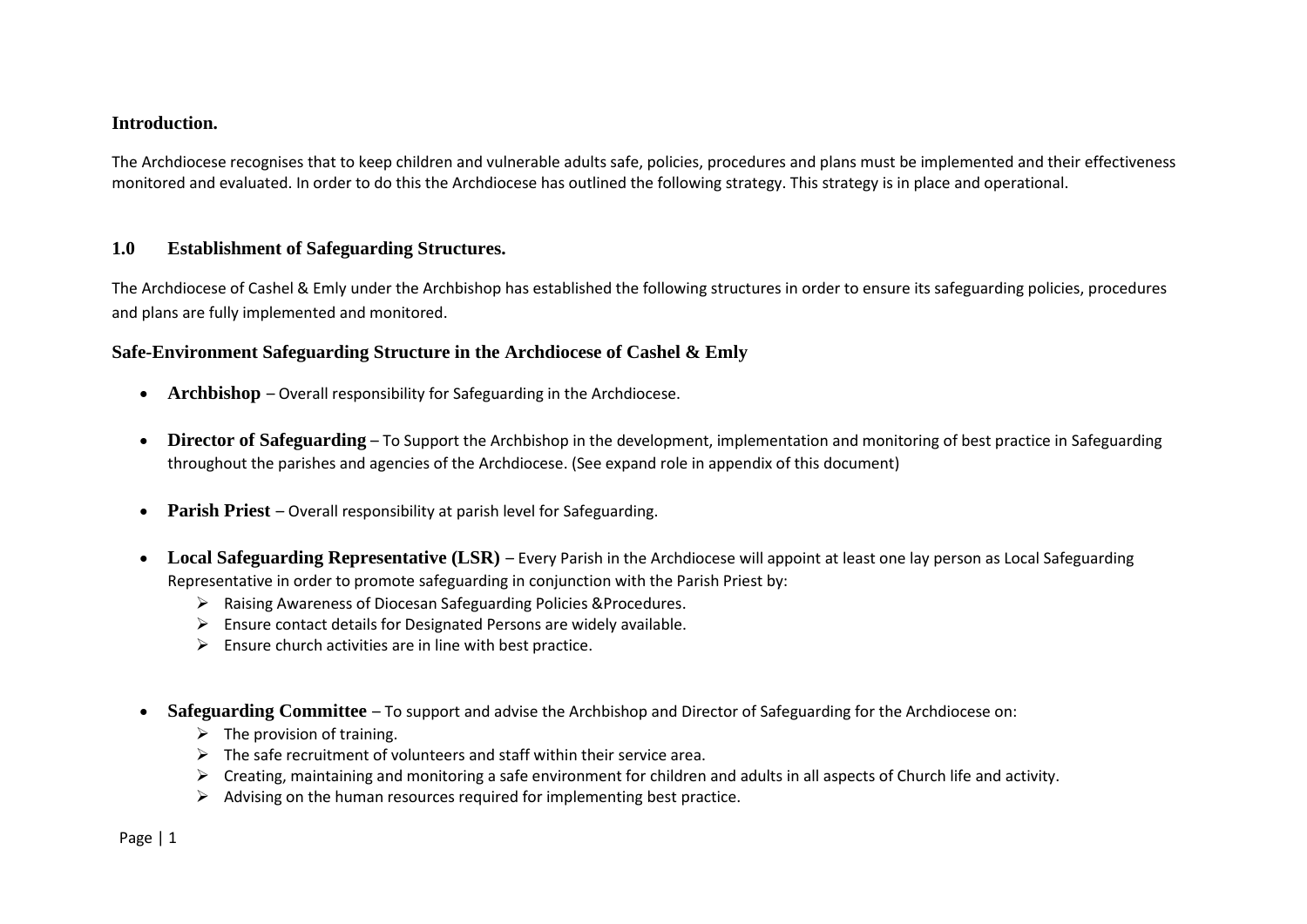• **Safeguarding Trainers** – The Archdiocese has three Accredited Trainers who are responsible for the provision of all aspects of Safeguarding training to Clergy, Staff, Volunteers, Parents and Children/Young People throughout the Archdiocese.

**Case Management Structure in the Archdiocese of Cashel & Emly.**

- **Archbishop** Overall responsibility for Safeguarding in the Archdiocese.
- **Designated Liaison Persons (DLP)** The Archdiocese has appointed a Designated Liaison Persons. (See Appendix for role description).
- **Statutory Authorities** The Archdiocese has established collaborative and professional links with key safeguarding personnel in the Tusla, HSE and liaises closely with An Garda Síochána.
- **Support Person(s)** The Archdiocese has appointed a Support Person who is available to those who make an allegation/disclosure of abuse. (See Appendix for expanded role).
- **Adviser** The Archdiocese has appointed an Adviser who will be available to the respondent. (See Appendix for expanded role)

#### **2.0 Implementation and Review of Diocesan Safeguarding Policies & Procedures.**

The Archdiocese has implemented a Diocesan Safeguarding Children Policy and Procedures Document and An adult Safeguarding Policy (Adults at risk of abuse) in line with Statutory and Church Guidelines. These document are widely disseminated and made available to all Clergy, Staff, Volunteers, Diocesan Agencies, Committees, Parents & Children/Young People.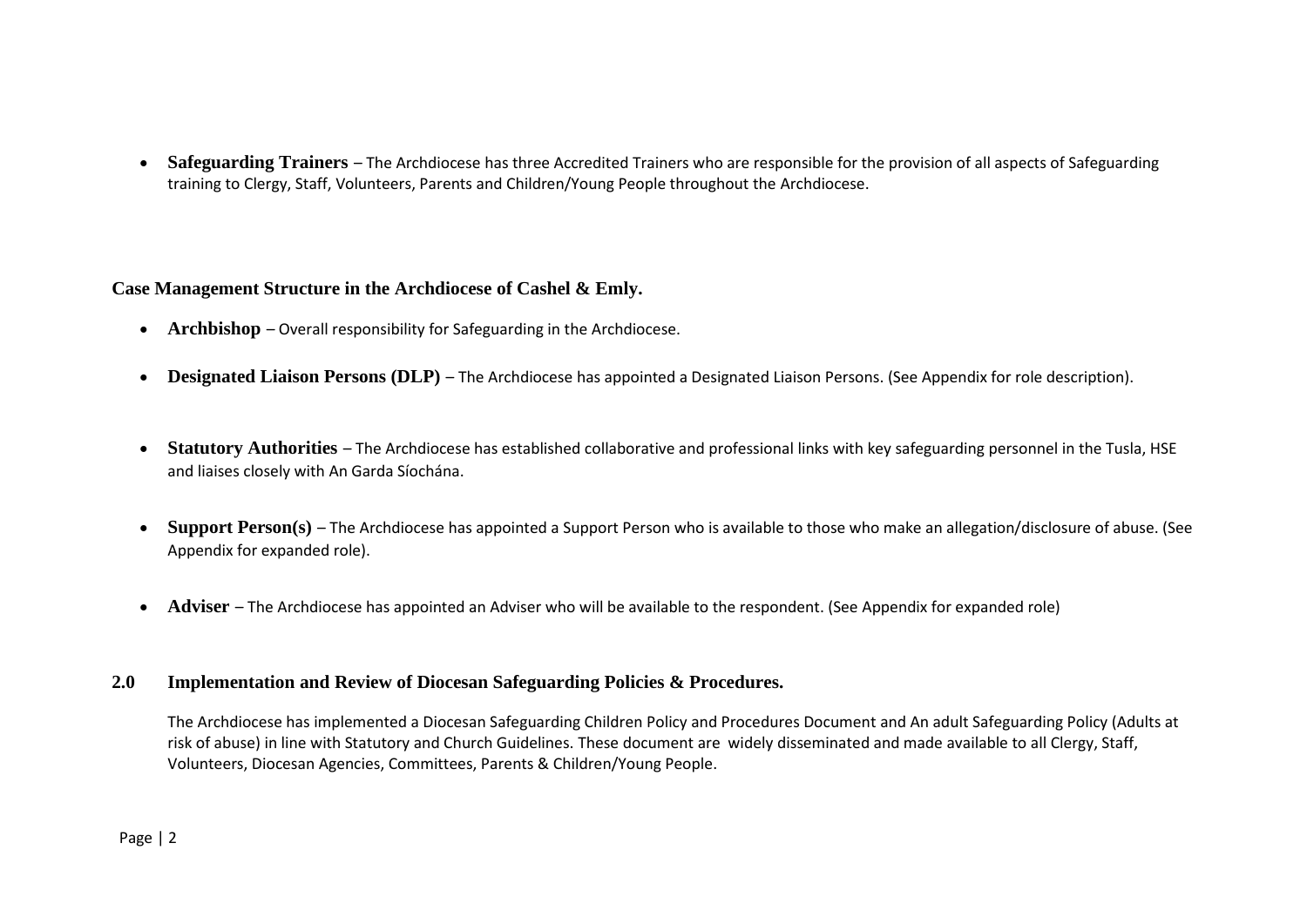The Diocesan Child safeguarding Policy and Procedures are operational and are made known to the whole church community including children/young people. All people, clergy, Staff & Volunteers, who through their ministry in the Catholic Church within the Archdiocese of Cashel & Emly have direct contact with children/young people, are obliged to sign-up to this policy document and all that it contains. The Diocesan Policy & Procedures Document will be reviewed and updated in accordance with the Diocesan Review Policy for the document.

# **3.0 Implementation, Monitoring & Evaluation of Safeguarding Policies & Procedures.**

The Archdiocese through its structures as outlined above will continually endeavour to implement, monitor & evaluate its Safeguarding Policies and Procedures. This will be achieved in the following ways:

- Best Practice Audits of Parishes The Archdiocese through its Safeguarding Committee, led by the Director of Safeguarding will conduct regular audits of all parishes in the Archdiocese to ensure all pertinent aspects of Safeguarding Policies and Procedures are being implemented and monitored. The audit will include the completion of a written review questionnaire encompassing all aspects of Safeguarding Policies & Procedures. This will be completed by the Parish Priest & Local Safeguarding Representative and returned to Office of Safeguarding in the Archdiocese.
- The Diocesan Office of Safeguarding will facilitate Implementation and Monitoring Workshops for Priests and Local Safeguarding representatives.
- Training will be provided by the Trainers to all staff and volunteers to ensure they are familiar and competent in all matters concerning Safeguarding.
- The Policy and Procedures Documents will be reviewed annually and updated a least every three years in line with the Diocesan Review Policy for the document, taking on board the views and opinions of staff, volunteers, children/young people and aligned to Legislation, Statutory & Church Guidelines.
- The Archdiocese will constantly be attentive to the communication of its Safeguarding Policies & Procedures and use all methods at its disposal to ensure that it is communicated as clearly and as widely as possible. Communication methods will include: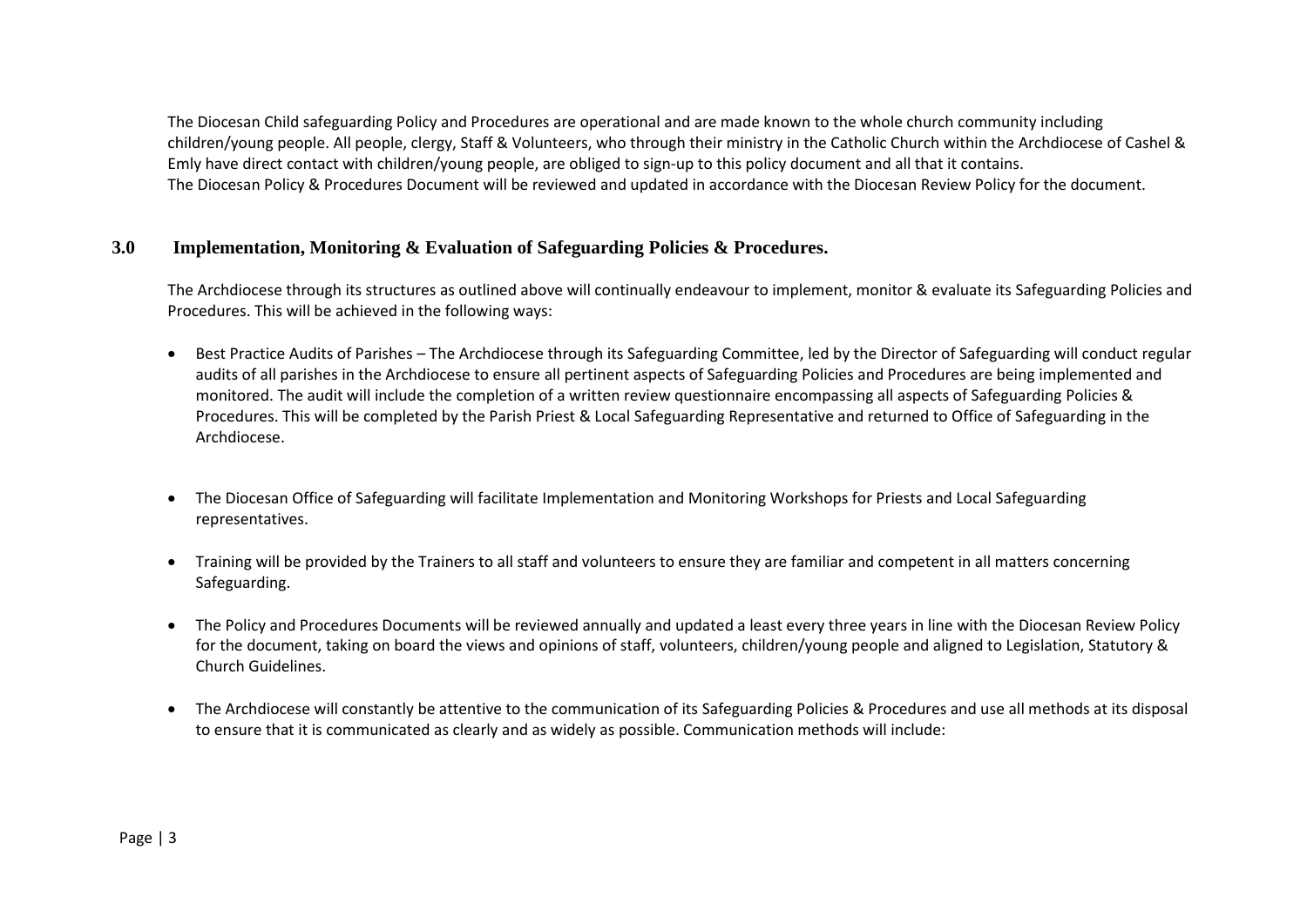- ➢ Dissemination of Safeguarding Policy & Procedures Document in various formats to Clergy, Staff, Volunteers, Diocesan Agencies, Parent &Children/Young People.
- ➢ Raising Awareness conferences for Parishes/Deaneries.
- ➢ Posters.
- ➢ Website.
- ➢ Brochures/Flyers.
- ➢ Newsletters.
- ➢ Region Papers when deemed appropriate.
- ➢ Parish Newsletters/Bulletins.
- ➢ Letters/Emails to Key Safeguarding Personnel.
- ➢ Meetings/Briefing with Key Safeguarding Personnel.
- ➢ Liaising with local Tusla, HSE, Gardaí and the NBSCCC.

The Archdiocese recognises that all strategies and plans must be dynamic and, so it will review its strategy and plan on an on-going basis.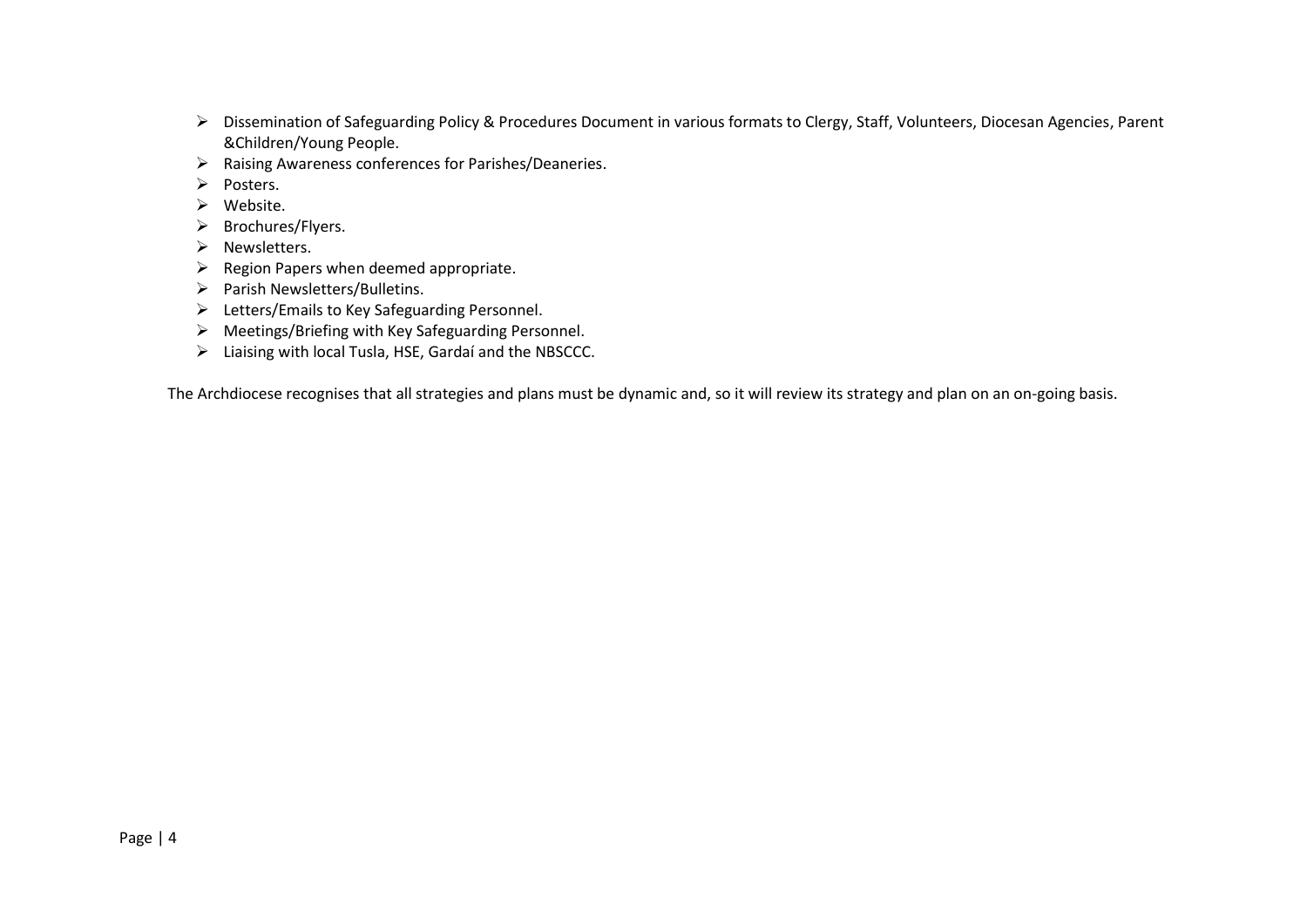# **4.0 Safeguarding Plan.**

| <b>Standard</b>                                           | <b>Specific Objective</b>                                                                                  | <b>Action</b>                                                                                                                                    | <b>Responsibility</b>                | Implementat<br>ion Date | <b>Reviewed Date</b> | <b>Status</b>                              |
|-----------------------------------------------------------|------------------------------------------------------------------------------------------------------------|--------------------------------------------------------------------------------------------------------------------------------------------------|--------------------------------------|-------------------------|----------------------|--------------------------------------------|
| 1: Creating<br>and<br>Maintaining<br>Safe<br>Environments | Ensure that all new groups using<br>Church facilities have insurance and<br>a safeguarding policy in place | LSR to complete<br>checks on all new and<br>existing groups using<br>Church property<br>(identified through the<br>local safeguarding<br>audits) | <b>LSRs</b>                          | January 2020            | Dec 2020<br>Dec 2021 | Ongoing<br>Ongoing                         |
|                                                           | Ensure that Church personnel have<br>been vetted in accordance with<br>guidance on vetting                 | Those requiring<br>vetting are identified<br>through local<br>safeguarding audits                                                                | Vetting<br>Personnel &<br><b>LSR</b> | January 2020            | Dec 2020<br>Dec 2021 | Ongoing<br>Ongoing                         |
| 5: Training<br>and Support                                | Ensure that all Church personnel<br>receive appropriate training in<br>safeguarding                        | Develop annual<br>training plan                                                                                                                  | Safeguarding<br>committee            | January 2020            | Dec 2020             | Training suspended in 2020 due to Covid-19 |
|                                                           |                                                                                                            | Deliver annual<br>training plan                                                                                                                  | Safeguarding<br>committee            |                         | Dec 2021             | Refresher Training delivered by zoom       |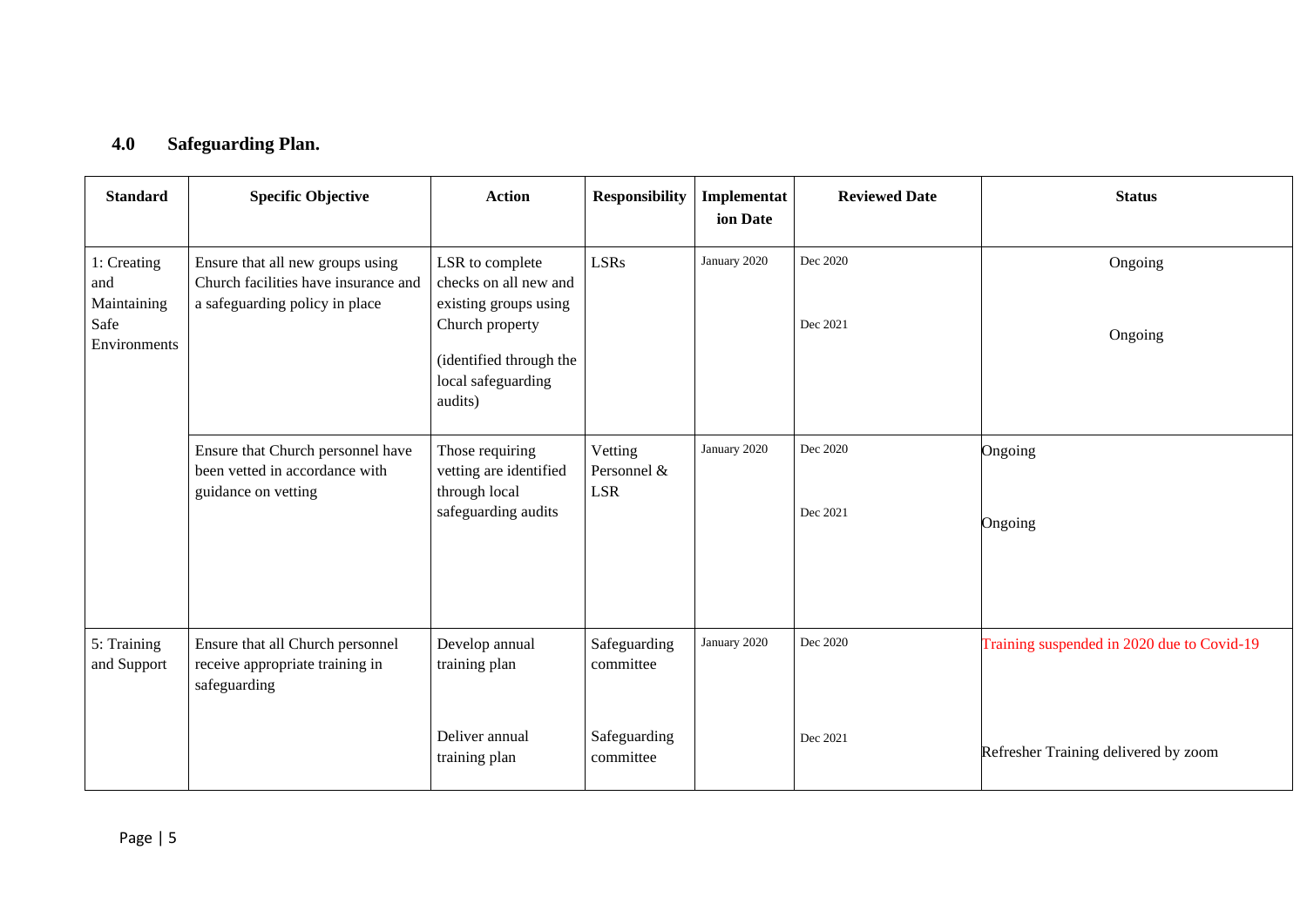| 6:                                | Ensure that the Church's                                           | Develop annual                        | Safeguarding              | January 2020 | Dec 2020 | Ongoing                                    |
|-----------------------------------|--------------------------------------------------------------------|---------------------------------------|---------------------------|--------------|----------|--------------------------------------------|
| Communicati<br>ng the<br>Church's | safeguarding message is<br>communicated to identified<br>audiences | communications plan<br>Deliver annual | committee                 |              |          |                                            |
| Safeguarding<br>Message           |                                                                    | communications plan                   | Safeguarding<br>committee |              | Dec 2021 | Newsletter sent out to parishes            |
|                                   |                                                                    |                                       |                           |              |          | Safeguarding Month Oct 2021                |
|                                   |                                                                    |                                       |                           |              |          | Zoom re opening of churches / safeguarding |

| What resources are needed to carry out the<br>safeguarding plan? | <b>Financial support from Archdiocese</b> |
|------------------------------------------------------------------|-------------------------------------------|
|                                                                  | All key personnel appointed               |
|                                                                  | <b>Training and support from NBSCCCI</b>  |
|                                                                  |                                           |

| Mgneo |
|-------|
|-------|

**Signed: Signed:**

**Cleo Yates. Director of Safeguarding Daren Ryan. Chair Safeguarding Committee**

**Updated 2nd December 2021**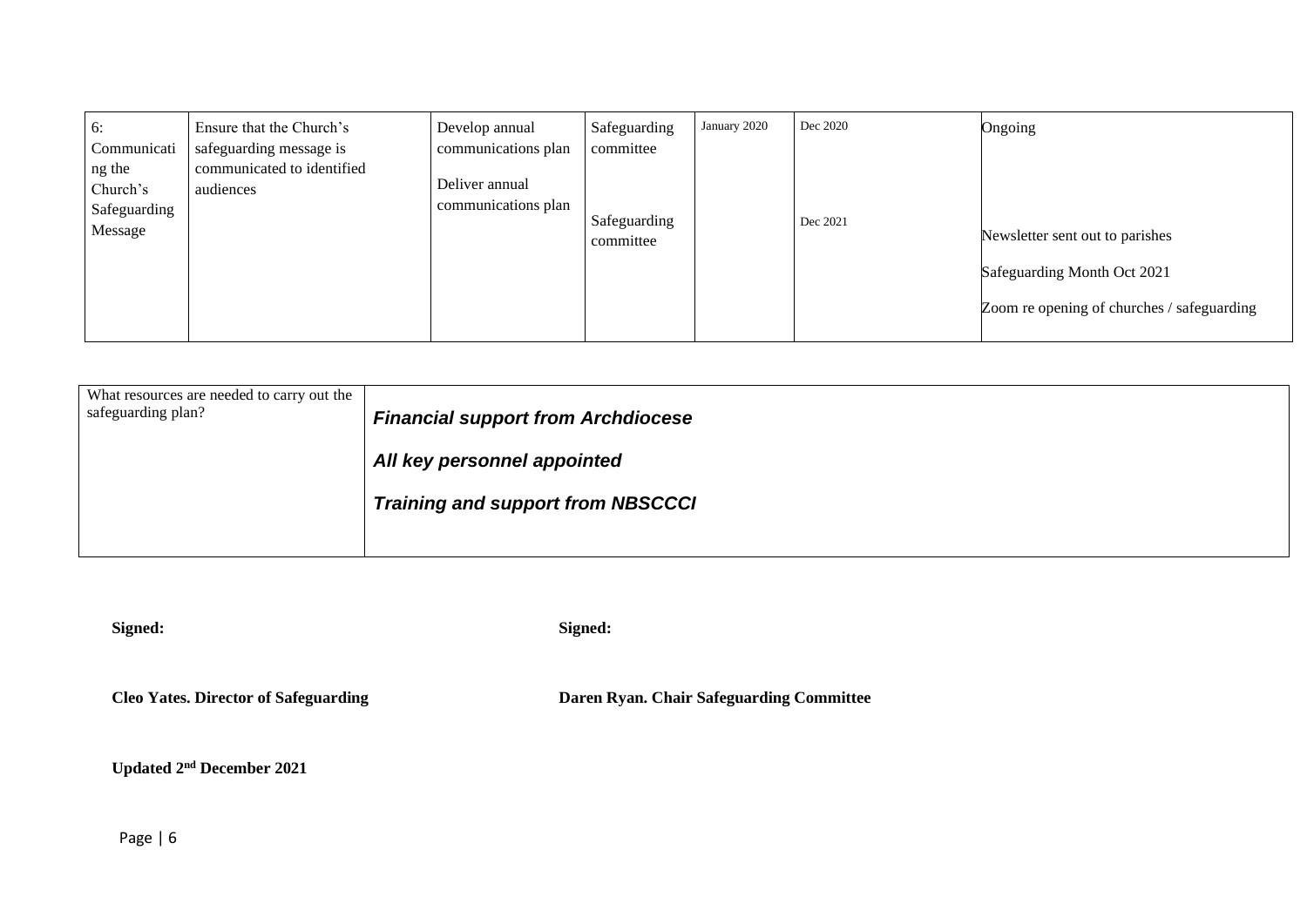#### **Appendix: Roles and Responsibilities**

A summary of the roles and responsibilities within the Diocesan Safeguarding Structure are listed below.

#### **Archbishop of the Archdiocese.**

- Ensuring that the appropriate safeguarding structures and personnel are in place.
- Liaising with the Holy See, as appropriate. If the Church body is a religious order or congregation, this is done through the superior general.
- Ensuring compliance with canon and civil law.
- Upholding the seven standards in practice and behaviour.

# **Diocesan Safeguarding Committee.**

- Developing a three-year safeguarding plan, including the establishment of the local safeguarding policy and procedures
- Coordinating local safeguarding representatives (LSRs).
- Coordinating activities related to safeguarding, e.g. training.
- Ensuring the annual audit, including the correlation of records for training-related activities.
- Ensuring the completion of training needs assessments across the various safeguarding roles in the Church body.
- Ensuring, with the Church authority, that the appropriate safeguarding personnel are in place.
- Upholding the seven standards in practice and behaviour.

# **Director of Safeguarding.**

- Directing and implementing the safeguarding policy.
- Liaising with and supporting parishes and communities to ensure implementation of local policies and procedures.
- Liaising with the safeguarding committee and the advisory panel.
- Ensuring that all safeguarding personnel are kept up to date with practice, as communicated from the NBSCCCI.
- Reporting directly to the Church authority on all safeguarding issues.

# **Designated Liaison Persons.**

- Hearing safeguarding concerns.
- Passing on safeguarding concerns to the statutory authorities.

.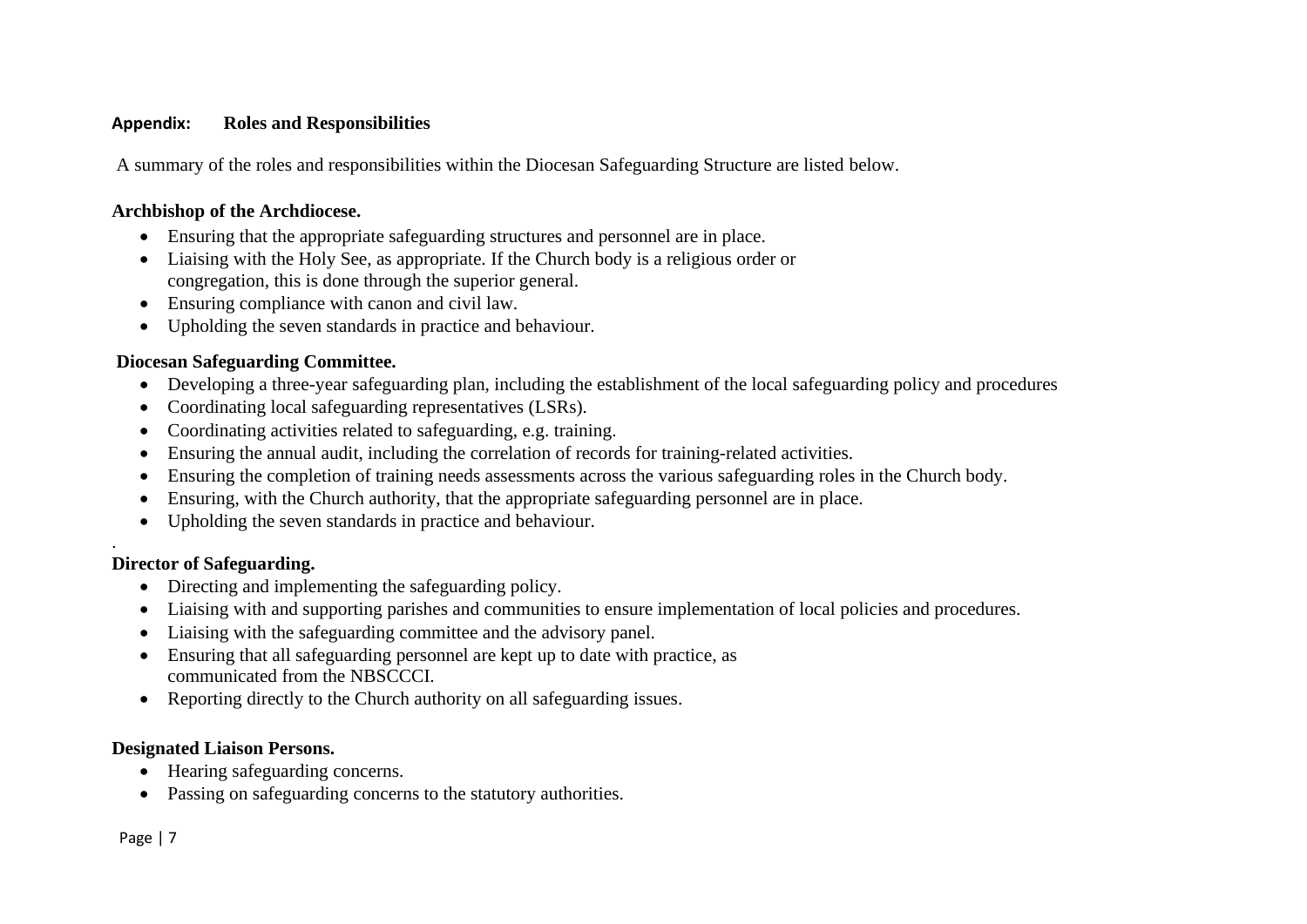- Managing cases and all associated documents.
- Liaising with the support person, advisor and the Church authority.
- Passing on safeguarding concerns to the NBSCCCI.
- Conducting internal inquiries.
- Contributing to upholding the seven standards in practice and behaviour.
- Completing an annual report regarding compliance with Standards 2, 3 and 4 for the Church Authority.
- Monitoring respondents or, with the Church authority, appointing a suitable person to carry out this role.

# **Support Person**

- Keeping the complainant informed of the process of the case.
- Helping direct the complainant to counselling and support.
- Recording any meetings or contact they have with the complainant, and reporting to the DLP as appropriate.
- Upholding the seven standards in practice and behaviour.

#### **Advisor**

- Keeping the respondent informed of the process of the case.
- Helping direct the respondent to counselling and support.
- Recording any meetings or contact they have with the respondent, and reporting to the DLP as appropriate.
- Upholding the seven standards in practice and behaviour.

# **Safeguarding Trainers**

- Working with the safeguarding committee to identify training needs.
- Delivering full-day and information-session safeguarding training to those identified by the safeguarding committee in the Church body.
- Keeping records of all of those who have been trained.
- Contributing to upholding the seven standards in practice and behaviour.

# **Local Safeguarding Representative (LSR)**

• Raising awareness of what safeguarding is.